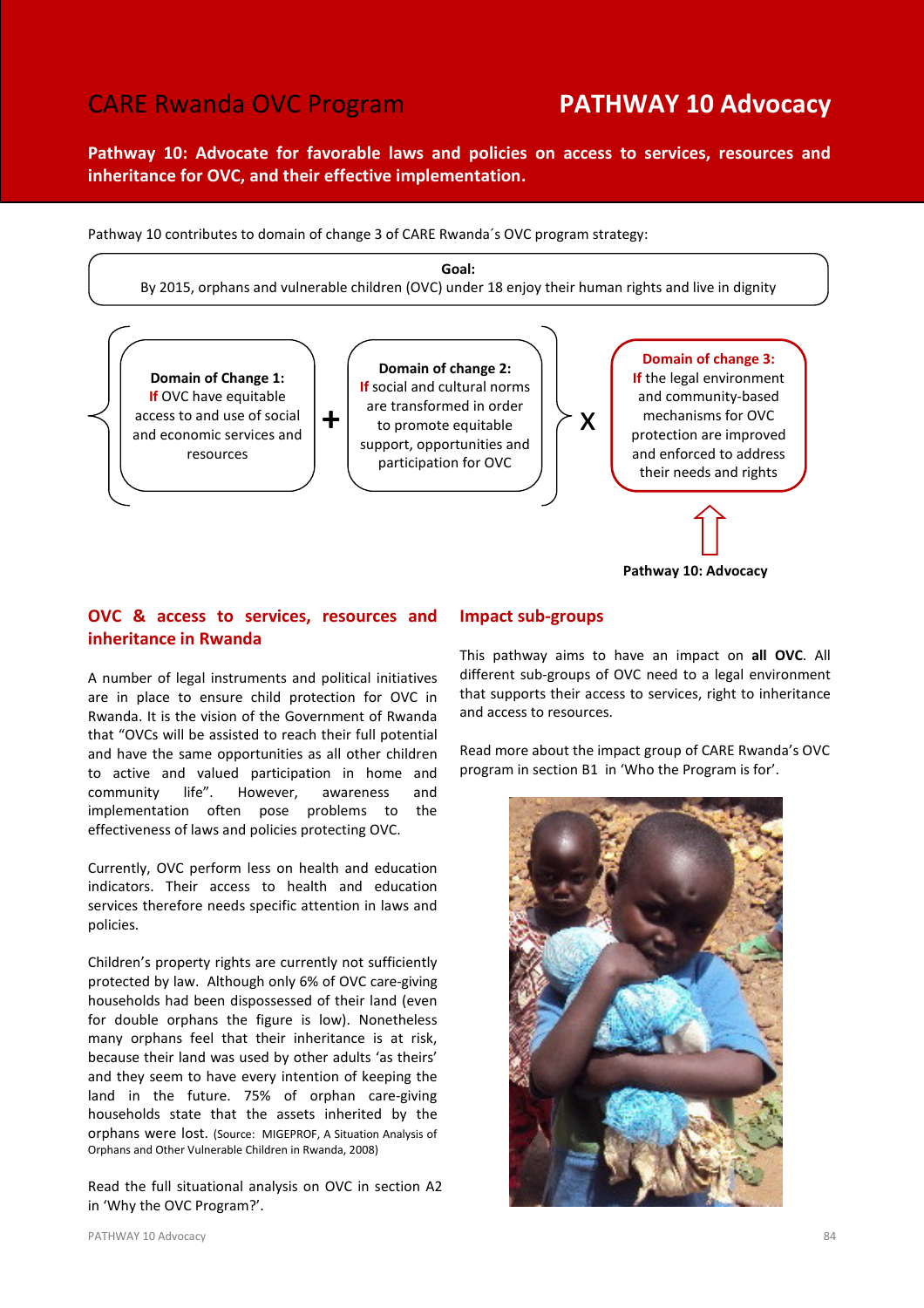## Strategic partners

CARE Rwanda is committed to work in partnership. In this pathway, our strategic partners are:

- o The Ministries of Gender and Family Promotion, Education and Health, being the most important ministries to manage laws and policies affecting OVC. CARE Rwanda builds strategic partnerships with them to work together on improvement of (implementation of) these laws and policies. Within MIGEPROF, specific attention is given to the National Commission for Children (NCC)
- o UNICEF, who provides technical and financial support to line ministries that contribute to OVC well-being, and is engaged in advocacy with them to make budget available for OVC specifically.
- o HAGURUKA promotes children's rights and provides legal assistance. They are a partner in the collection of evidences and joint advocacy.
- $\circ$  **COPORWA** is a strategic partner when it comes to advocacy for the rights of historically marginalized people, including OVC from this group.
- o Umwana ku Isonga, also known as the 'Rwanda Civil Society Child Rights Coalition, bringing together Rwandan civil society organizations focusing on child rights, and playing an important role in advocacy, for example by producing alternative reports on the state of child rights in Rwanda.

Apart from the strategic partners, many implementing partners contribute to this pathway. Please refer to our website for the descriptions of the projects under this pathway and get to know our implementing partners.

# Policy context

CARE Rwanda's work on this pathway is informed by the Government of Rwanda's policy context. Of specific importance to this pathway are:

- o The National Policy for Orphans and Other Vulnerable Children's (MINALOC, 2003) objectives are "to protect of the rights of the child and to ensure the physical and psychosocial long term development of OVC" and provides a framework to advocate for measures that allow to do so.
- o The Integrated Child Rights Policy (MIGEPROF, 2011) identifies how the government protects children from child labor, trafficking, physical abuse, early marriage and discrimination.
- o MIGEPROF's Minimum Package of Services for OVC (2009) offers a guide for service provision to OVC.
- o The Law on Child Protection (2012) says that every child has right to adoptive parents or an official guardian, that primary education is free and compulsory, and it prohibits hazardous child labour. The law however lacks to specify remedies for violations of right to education, the right not to be exploited as domestic servant and the right to own or inherit property.
- o The Organic Law Determining the Use and Management of Land in Rwanda (2005) fails to establish clear rights to disputed lands for children and fails to protect orphan's land rights. Under the new law there is no protection for children of women in common law or informal marriages or cohabitation, nor is there any protection for orphans if the guardian does not protect their interests.
- o The Social Protection strategy (MINALOC, 2011) aims at reducing vulnerability and helping the poor move out of poverty. OVC are not specifically targeted by the strategy.
- o The National Reproductive Health Policy (MINISANTE, 2003) specifies how youth' access to SRH and FP services are guaranteed.
- o The National Financial Education Strategy (MINECOFIN, under development) and BNR regulations do not allow OVC under 18 age to manage a bank account or sign a credit contract with a financial institution, thus limited their access to financial services.

Besides the above mentioned policies, a number of laws, policies and strategies are relevant to the OVC program as a whole. These are described in section A3 in 'Why the OVC Program?'.

# Our approach

### An evidence-based approach to advocacy

CARE Rwanda's approach to advocacy relies heavily on the collection of evidence at the grassroots level. We believe that this evidence should be the basis of all our advocacy activities, whether they are aiming at the development, the review or the implementation of laws and policies. Within the OVC program, this evidence comes from among other from the following models and approaches:

o The Child Mentorship Model. This model provides OVC with a mentor, helping them to meet their rights and needs. While the mentors assist the OVC directly and advocate for OVC rights at the local level, they also provide evidence for advocacy at the national level. As they work directly with OVC, they see firsthand to what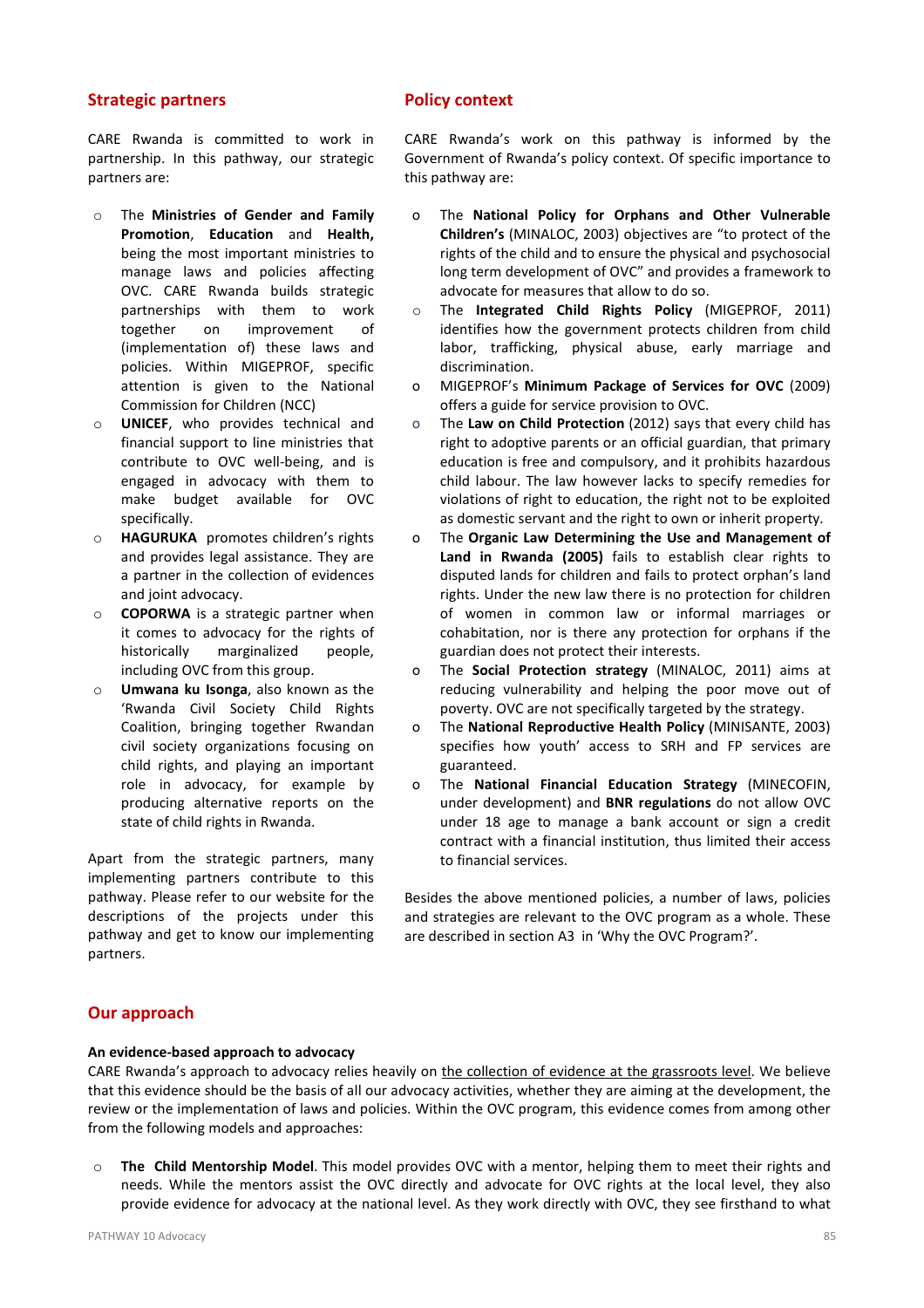extent current policies and laws to protect OVC are effectively implemented. Read more about the Child Mentorship Model in section C2 in 'What the Program does'.

- o Para-legal advisors. This is an approach used by HAGARUKA, whereby trained community volunteers provide people with legal assistance. They receive cases of exploitation, rights violations, etc. Anonymous information is being used to inform advocacy efforts.
- o Early Childhood Development (ECD) centers and home-based ECD. This model is used by CARE to improve the psychosocial, cognitive and physical development of children between 18 months and 6 years old. Like the Child Mentorship Model, it gives the individuals and local partners involved a good opportunity to see the effectiveness of the (implementation of) relevant laws and policies on the lives of OVC. Case studies as well as aggregated data on child development are used as cases to support advocacy. Read more about the ECD model in section C2 in 'What the Program does'.

CARE Rwanda believes in working together to advocate for change. Therefore, we form or engage in appropriate coalitions, networks, etc. to join forces with likeminded actors. Together with these partners, we engage in analysis of the evidence collected as well as gender-sensitive analysis of laws and policies related to the issue at stake. This process shows where the main challenges in existing laws and policies lie, and how these challenges affected the lives of women. As such, it guides CARE Rwanda and its partners in the decision on what laws, policies and institutions to target with advocacy, or whether advocacy should even aim at creation of new laws or policies. Based on this, evidence-based messages are shared with the relevant government actors as well as the wider public. Partners can include both local and international actors. With the aim of capacity building and sustainability, CARE Rwanda aims to give its local partners a leading role in these coalitions and networks. For the same reason, capacity building of our partners on advocacy is an important objective in itself.

As indicated in the strategic partner section above, CARE Rwanda sees those ministries that are responsible for laws and policies that directly affect OVC as strategic partners. We aim to build strong relationships with them, in order to engage in constructive dialogue. This dialogue can take for example take place at conferences or meetings organized by CARE and the networks it participates in, or by our involvement in ministries' technical working groups.

As advocacy in the context of the OVC program is still relatively new to CARE Rwanda, this is an area of innovation. A specific area that CARE Rwanda wants to explore more, is the use of media (and especially radio) as a medium for advocacy.



### Advocacy topics

The above-mentioned ECD and Child Mentorship Models not only provide evidence that supports our advocacy, they are also subject of advocacy in their own right:

- o A national policy on ECD exists and is managed by the Ministry of Education. The budget however is modest. CARE Rwanda therefore advocates for sufficient budget to reach all children under 6 with ECD.
- o The Child Mentorship Model has proven very successful and CARE is currently working on its scale-up. This includes advocacy for the government to take on this approach at large scale. For future successful models, CARE Rwanda will equally engage with the GoR to advocate for their adoption in national policy to as such ensure their replication at large scale.

Apart from advocacy on the scale-up of successful models, CARE Rwanda advocates for the fulfillment of OVC's rights based on evidence of existing gaps coming from our and our partners' programming. Our advocacy agenda is therefore not a fixed one, but evolves based on changing realities and new evidence. Issues that have currently been